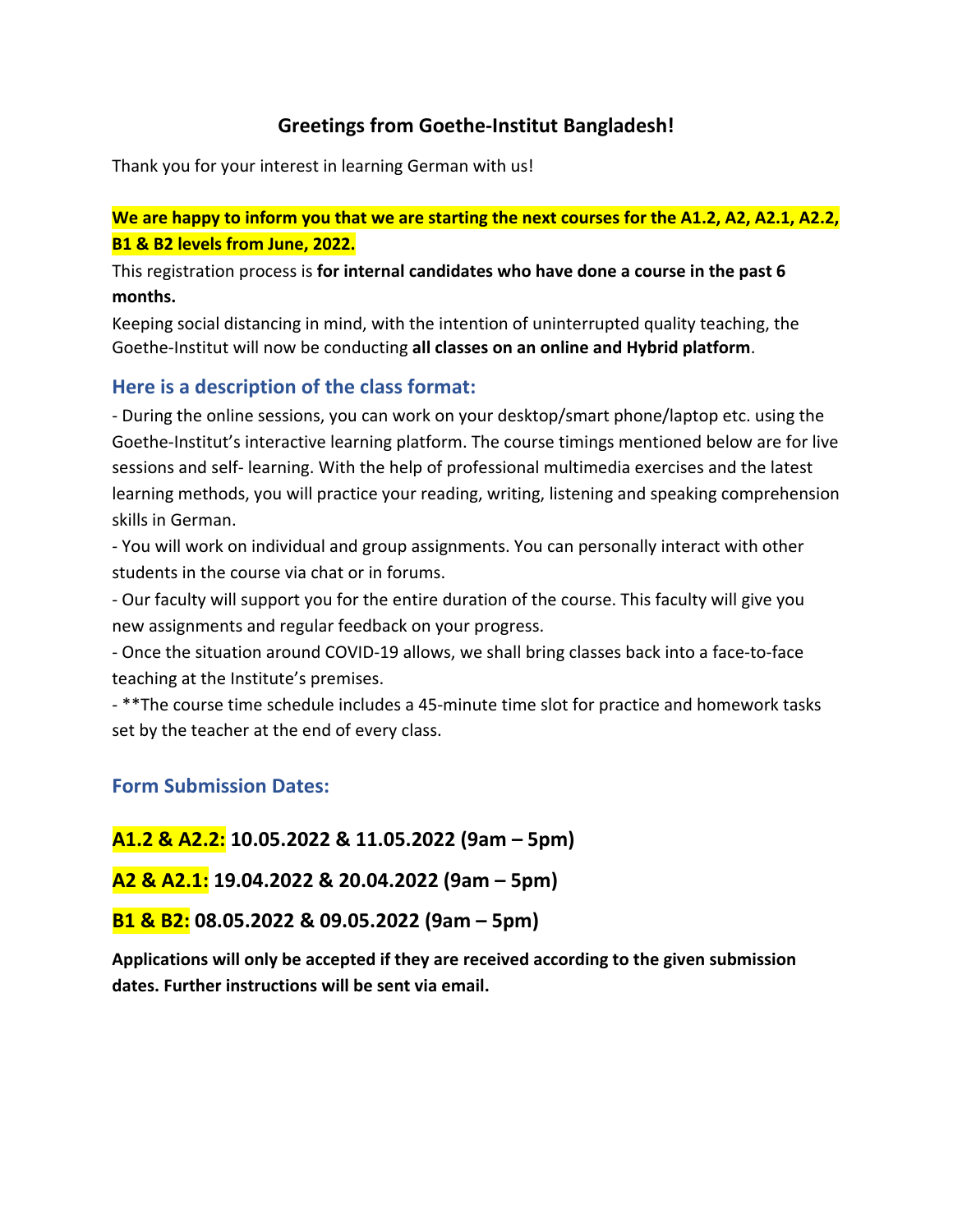### **The course dates and prices are as follows**:

#### **Class Duration:** *10 Weeks*

**A1.2 - 17.06.2022 - 26.08.2022** – Fri & Sat– 2.00pm to 5.30pm (Online) / 6pm to 09.30pm (Online) *Fee ‐* **BDT 12500/‐** *+ Examination fee extra (to be paid at time of exam registration)* **A2** ‐ **14.06.2022 - 31.08.2022**– Sun, Mon, Tues, Wed– 6pm to 09.30pm (Online), (Hybrid). *Fee ‐* **BDT 26000/‐** *+ Examination fee extra (to be paid at time of exam registration)* **A2.1** ‐ **17.06.2022 - 27.08.2022–** Fri & Sat – 9.00am to 12.30pm (Online) *Fee ‐* **BDT 13000/‐** *+ Examination fee extra (to be paid at time of exam registration)* **A2.2 - 17.06.2022 - 27.08.2022** – Fri & Sat– 9.00am to 12.30pm (Online) *Fee ‐* **BDT 13000/‐** *+ Examination fee extra (to be paid at time of exam registration)* **B1** – **14.06.2022 - 31.08.2022**- Sun, Mon, Tues, Wed– 6.00pm to 10.15pm (Online) *Fee ‐* **BDT 30000/‐** *+ Examination fee extra (to be paid at time of exam registration)* **B2** – **14.06.2022 - 31.08.2022-** Sun, Mon, Tues, Wed – 1.00pm to 5:15pm (Online) *Fee ‐* **BDT 30000/‐** *+ Examination fee extra (to be paid at time of exam registration)*

### **Registration process:**

Please send an email to german-dhaka@goethe.de [with your request for course registration by](mailto:german-dhaka@goethe.de) following the process mentioned below.

Based on the date and time on which you send us a registration mail, you will receive a confirmation mail and will have to accordingly make the payment as per the dates mentioned in the mail. Please note that **registration is on first‐come, first‐served basis**.

The details on the contents of the registration mail are as below:

### **The subject line should contain only the following ‐**

 $\Box$  Course level - A1.2/A2/A2.1/A2.2/B1/B2

 $\Box$  Format of the course – Intensive / Extensive

 $\Box$  Timings of the course - Start time of the course as mentioned above.

*Example 1: A2 Intensive 6pm (Hybrid) Example 2: A2.1 Extensive 9am (Online).*

### **The attachment should include:**

 $\Box$  Completely filled in form (Partially filled forms will not be accepted)

 $\Box$  A passport size photo of the candidate

 $\square$  Scanned copy/Photo of your valid passport data page or smart card or (NID+ Birth Certificate)